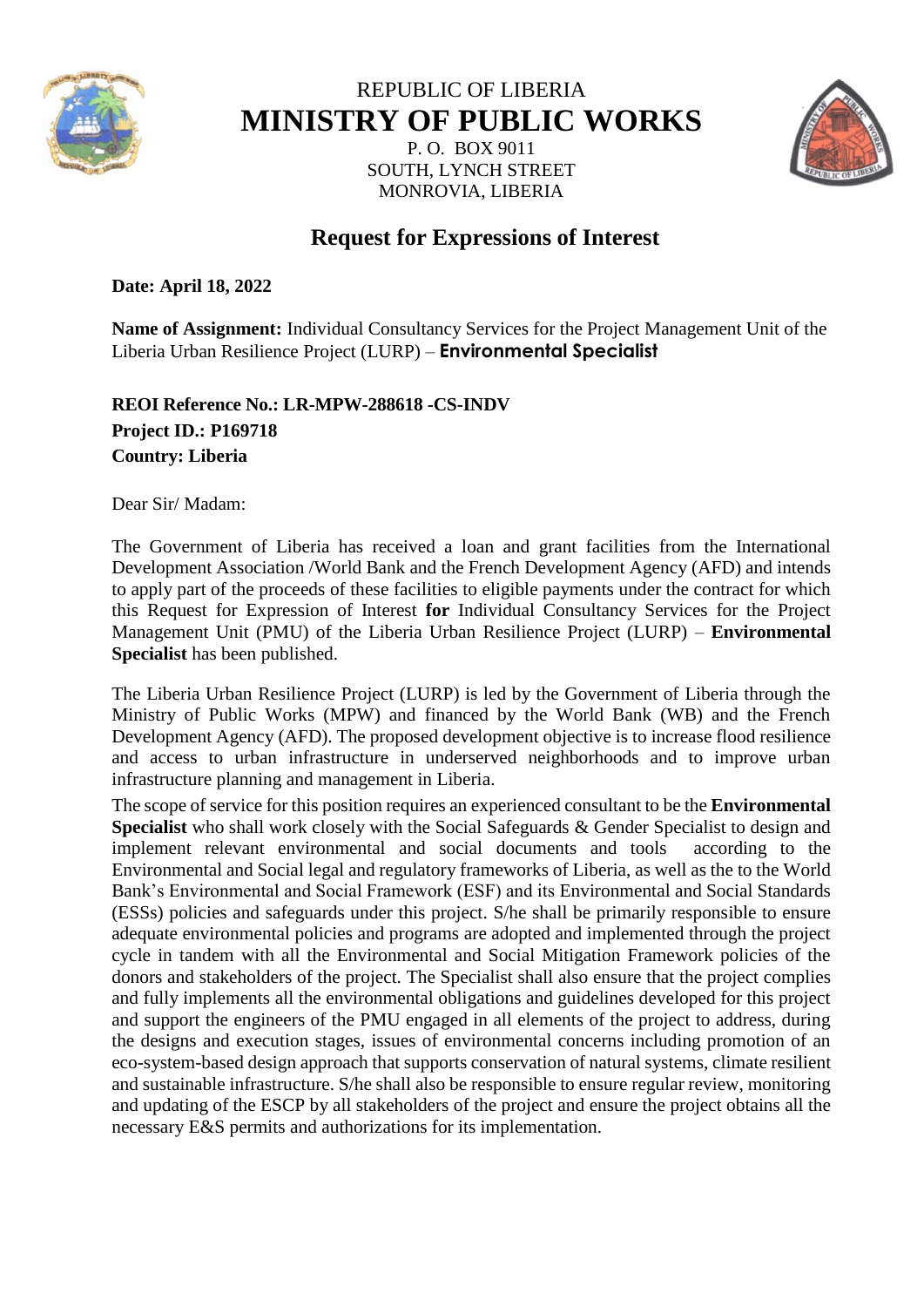The duration of this service will be for **12 months** but renewable on an annual basis for a period up to six (6) years based upon satisfactory performance, project needs and available budget. Further details of this service is indicated in the attached Term of Reference. (TOR).

The Ministry of Public Works now invites eligible interested individuals to indicate their interest in providing this service. Interested individuals must provide information indicating that they are qualified to perform the services in accordance with the requirements set forth in the TOR including copies of their CV, attach photocopies of relevant applicable certificates/documents, description of similar assignments, experience in similar conditions, availability of appropriate skills, etc.

This procurement process will be conducted in accordance with the recruitment of Individual Consultant procurement/method contained in the World Bank Regulation for IPF Borrowers July 2016, Revised November 2017, August 2018, and November 2020, and the procedures described herein. The scope required is described in detail in the attached Terms of Reference (TOR). Copy of the Terms of Reference (TOR) can be downloaded at **[www.emasion.gov.lr,](http://www.emasion.gov.lr/) [www.mpw.gov.lr](http://www.mpw.gov.lr/) and iiu-mpw.org.**

Expressions of Interest must be delivered to the address below by hand, mail, courier or email on or before **May 16, 2022 at 4:30 pm:** 

Attn: Ministry of Public Works Hon. James J. Reynolds Assistant Minister Planning & Programming Ministry of Public Works South Lynch Street 1000 Monrovia, Liberia Tel: 0777-004004 / 0880523691 E-mail: [jjreynolds@mpw.gov.lr](mailto:jjreynolds@mpw.gov.lr) / [tmaxsr@yahoo.com](mailto:tmaxsr@yahoo.com)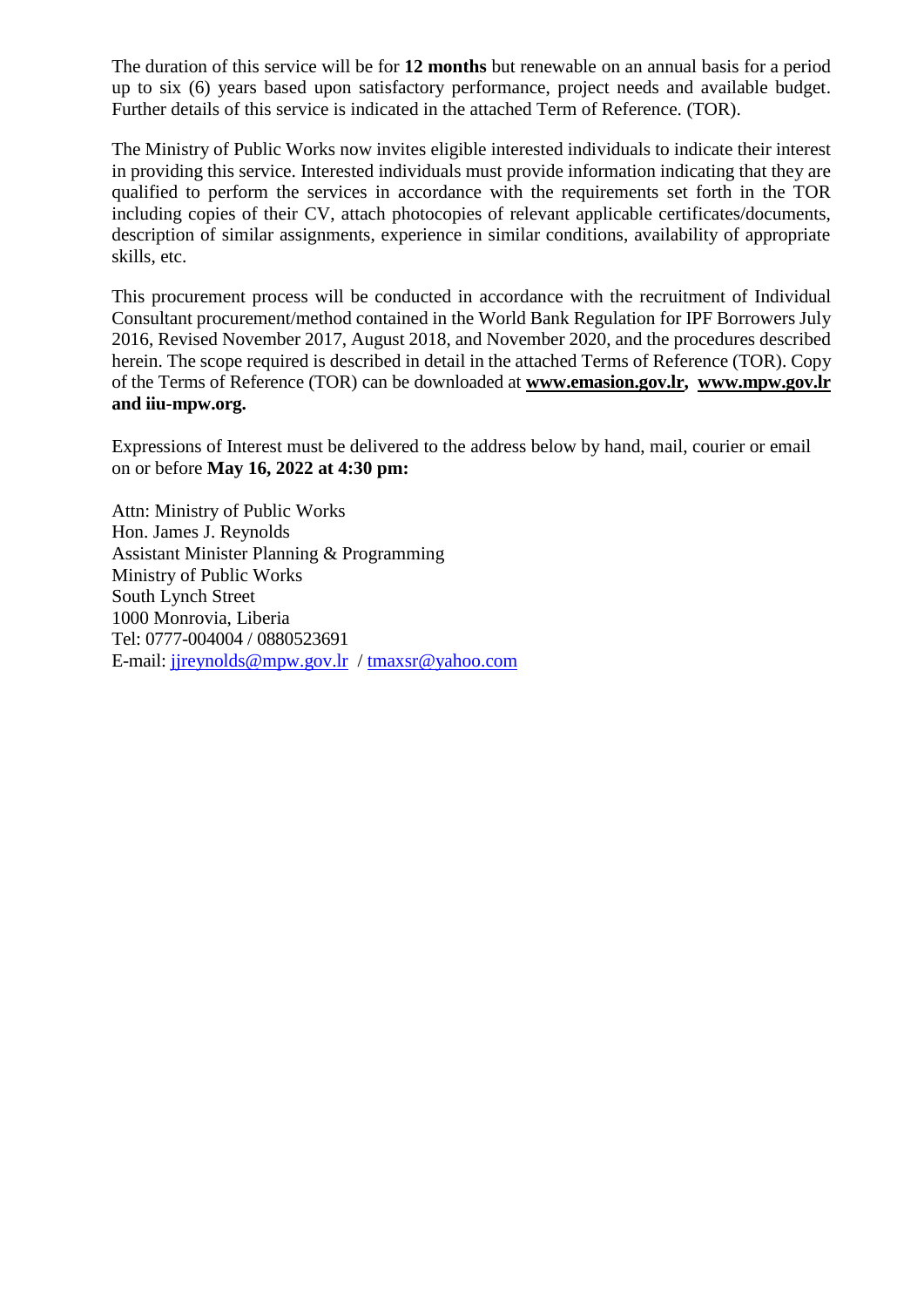#### Terms of Reference (ToR) **Environmental Specialist**  Project Management Unit Liberia Urban Resilience Project (LURP) Republic of Liberia

## **1. Background**

The Liberia Urban Resilience Project (LURP) is led by the Government of Liberia through the Ministry of Public Works (MPW) and financed by the World Bank (WB) and the French Development Agency (AFD). The proposed development objective is to to increase flood resilience and access to urban infrastructure in underserved neighborhoods and to improve urban infrastructure planning and management in Liberia. The project proposes 4 components:

| <b>Number</b>               | <b>Name</b>                                                               | <b>Activities</b>                                                                                                                                                                                                                                                                     | W<br>B                                   | <b>AFD Financing</b>                                                                                                            |
|-----------------------------|---------------------------------------------------------------------------|---------------------------------------------------------------------------------------------------------------------------------------------------------------------------------------------------------------------------------------------------------------------------------------|------------------------------------------|---------------------------------------------------------------------------------------------------------------------------------|
| Component                   | Climate<br>Resilient<br>Infrastructure<br>Urban<br>and<br>Upgrading       | Resilient infrastructure<br>climate<br>for<br>risk<br>management<br>Neighbourhood and<br>market upgrading                                                                                                                                                                             | <b>Financing</b><br>US\$30-32<br>million | $\sim USS9$<br>million<br>(for<br>Neighbourhood<br>upgrading)                                                                   |
| Component<br>$\overline{2}$ | Strengthening<br>Integrated<br>Resilient Urban<br>Development<br>Capacity | Laws/regulations,<br>codes and permitting<br>processes<br>Resilient<br>Climate<br>Spatial Development<br>for<br>Greater<br>Plan<br>Monrovia<br>Revenue mobilization<br>financial<br>and<br>sustainability<br>Operations<br>and<br>maintenance<br>0f<br>infrastructure (O&M)           | US\$4-6<br>million                       | $\sim$ US\$1.1<br>million<br>(for<br>strengthening<br>Operation and<br>maintenance<br>risks<br>and<br>management<br>capacities) |
| Component<br>3              | Contingency<br>Emergency<br>Response<br>Component<br>(CERC)               | The CERC is a zero-<br>sum component that<br>allows for the rapid<br>reallocation<br>$\circ$ f<br>-un<br>disbursed IDA funding<br>for situations of urgent<br>need in response to a<br>disaster<br>natural<br><b>or</b><br>crisis that has caused,<br>is<br>likely<br>to<br><b>or</b> | <b>US\$0</b><br>million                  | N/A                                                                                                                             |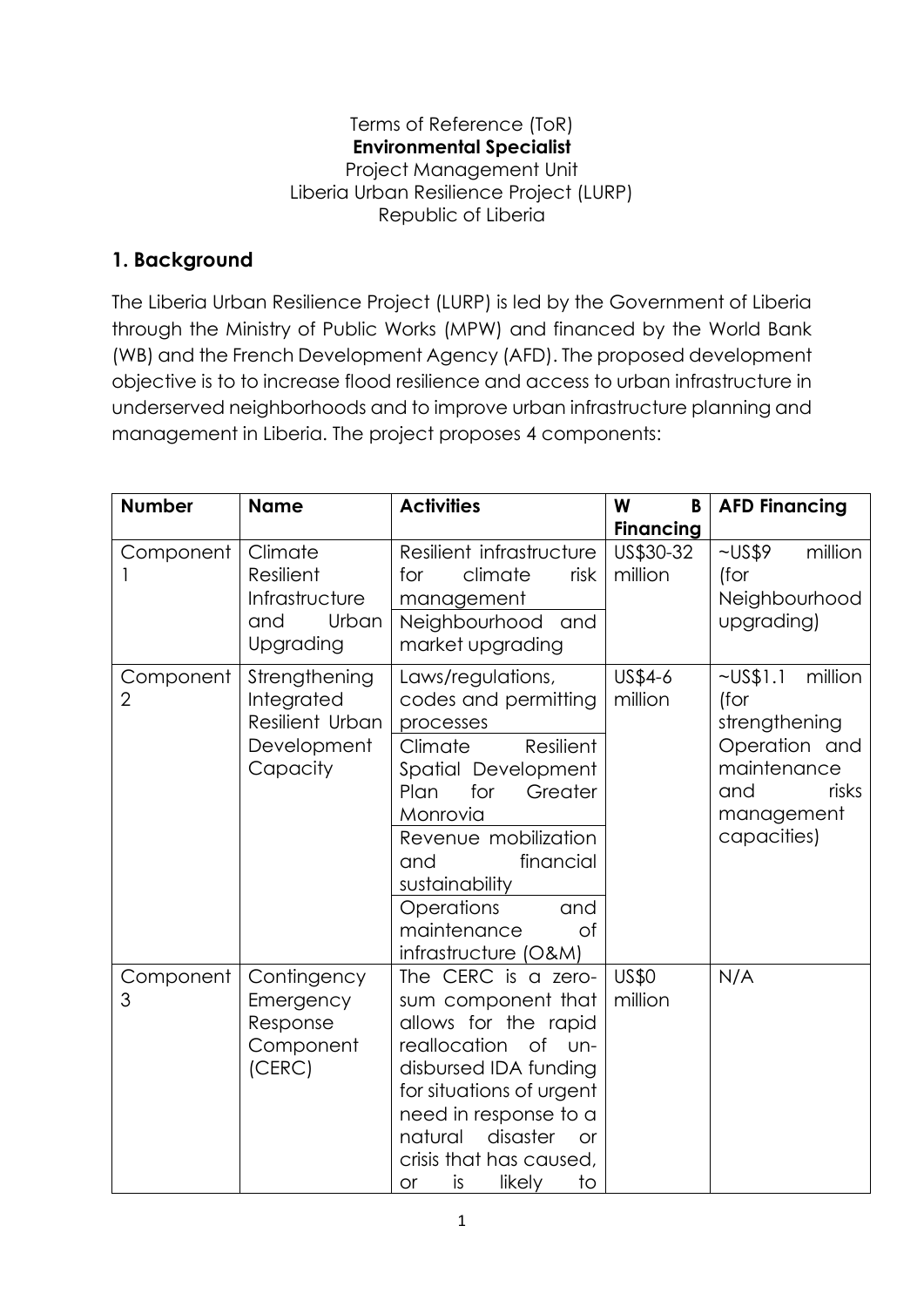|           |                       | imminently cause, a<br>adverse<br>major<br>economic and/or<br>social impact.                                             |                         |                  |
|-----------|-----------------------|--------------------------------------------------------------------------------------------------------------------------|-------------------------|------------------|
| Component | Project<br>Management | Project coordination;<br>procurement;<br>financial<br>management;<br>safeguards;<br>M&E<br>operational<br>costs;<br>etc. | <b>US\$4</b><br>million | ~US\$1.1 million |

AFD-financed activities will provide basic services to local communities exposed to poor living conditions and high levels of vulnerability to climate change under Component 1, through the development of secondary and tertiary infrastructure in targeted neighborhoods and communities. Works will include three types of investments: roads rehabilitation including pathways, drainage, lighting points and trees; water kiosks; and public spaces gathering different services (playgrounds, sports grounds, library, community hall, restrooms). Neighborhoods for interventions will be selected based on criteria agreed between the stakeholders and the funding agency are Lakpazee (Monrovia Community Council area), Woodcamp (Paynesville community council area) and Shoe Factory (Gardnersville township area).

**WB-financed activities** are focused on climate and flood resilience. Activities will include rehabilitating/upgrading/constructing drainage infrastructure in densely populated areas, and implementing blue-green-grey infrastructure, beyond traditional concrete drainage, such as protected green water retention areas, permeable paving, and rainwater capture. A feasibility and design study will confirm the specific geographic and technical scope of the investments. These will include areas of interest within Liberia, as well as two sites in Monrovia City Corporation jurisdiction: (i) Northern Bushrod Island, and (ii) Central Business District (CBD), and two in Paynesville City Corporation jurisdiction, including (iii) Omega Market area, and (iv) South eastern Paynesville. In the target areas where climate resilience interventions are envisaged, a small portion of the budget will be used for associated resilient upgrading interventions activities to support improvements in living conditions and access to public services.

In addition, the project will support the strengthening of integrated resilient urban development capacity through four major areas of support including (i) Laws/regulations, codes, and permitting processes; (ii) climate resilient spatial development plan for Greater Monrovia; (iii) revenue mobilization and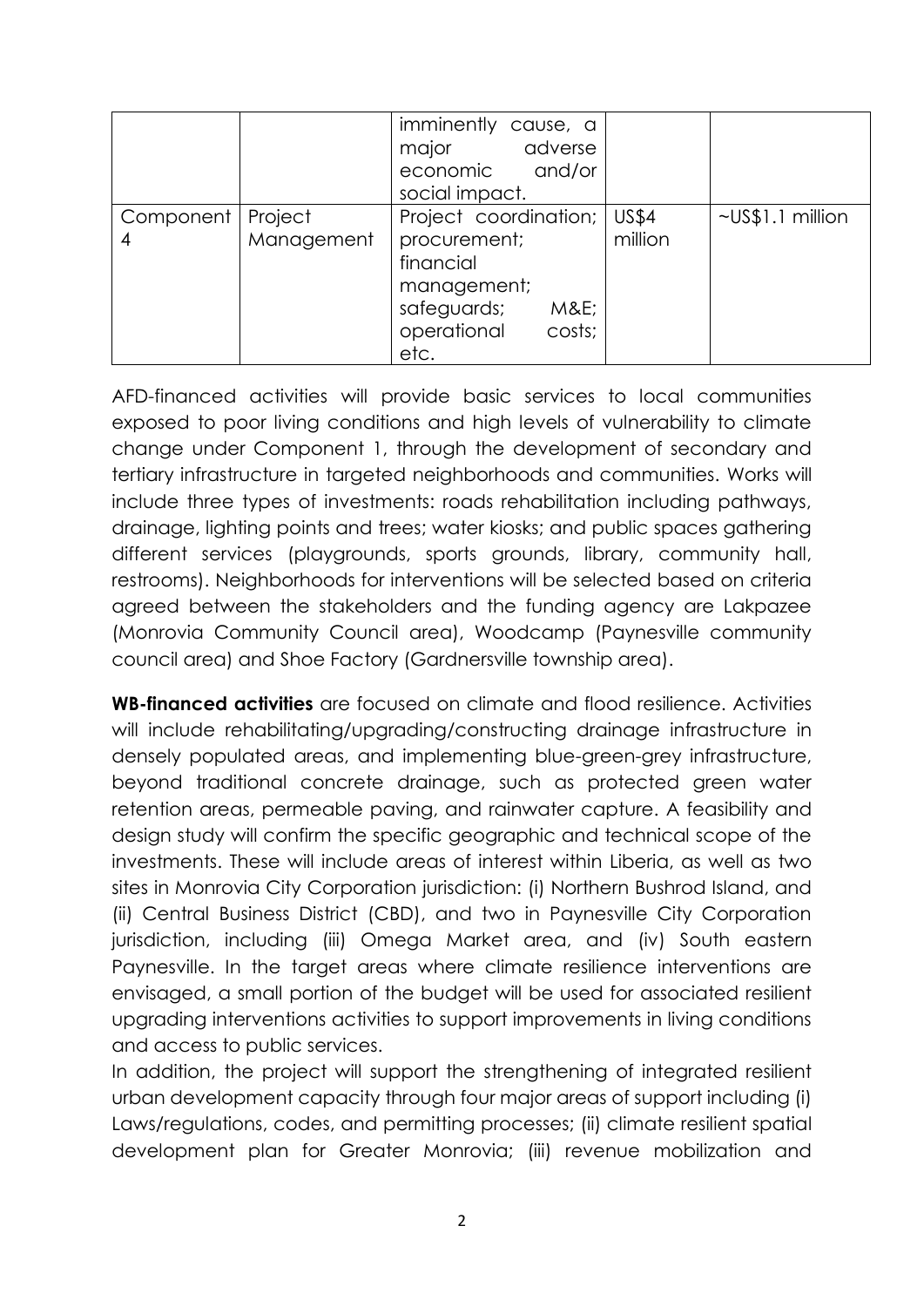financial sustainability; and (iv) operations and maintenance of flood management infrastructure.

Both phases of the project will be implemented simultaneously but with different schedules due to reporting and administrative issues. The WB through its IDA financing has provided US\$40.0 million for this project while the French Development Agency (AFD) will provide parallel financing in the amount of EUR10.0 million (US\$11.3 million). A parallel financing arrangement will be used, whereby the two development partners will finance their respective activities separately, while using the same umbrella program framework and the same implementation arrangements, including the use of the same Project Implementation Manual (PIM) and Project Management Unit (PMU).

The project will be implemented through a PMU, hosted by MPW comprised of the following profiles:

- 1. Project Coordinator
- 2. Lead Civil engineer
- 3. Civil engineer
- 4. Environmental Specialist
- 5. Social Safeguards and Gender Specialist
- 6. Communications and Community engagement specialist
- 7. Senior Procurement Specialist
- 8. Procurement Specialist
- 9. Finance Officer
- 10.Junior IT & digital communication specialist

The financial management aspects of the Project will be managed by a Project Financial Management Unit (PFMU) hosted by the Ministry of Finance, Planning and Economic Development whilst the PMU will provide operational support for financial transactions of the project.

#### **2. Scope of Works**

This project requires contracting a Local Consultant to be the project **Environmental Specialist** who shall work closely with the Social Safeguards & Gender Specialist to design and implement relevant environmental and social documents and tools according to the Environmental and Social legal and regulatory frameworks of Liberia, as well as the to the World Bank's Environmental and Social Framework (ESF) and its Environmental and Social Standards (ESSs) policies and safeguards under this project. S/he shall be primarily responsible to ensure adequate environmental policies and programs are adopted and implemented through the project cycle in tandem with all the Environmental and Social Mitigation Framework policies of the donors and stakeholders of the project. The Specialist shall also ensure that the project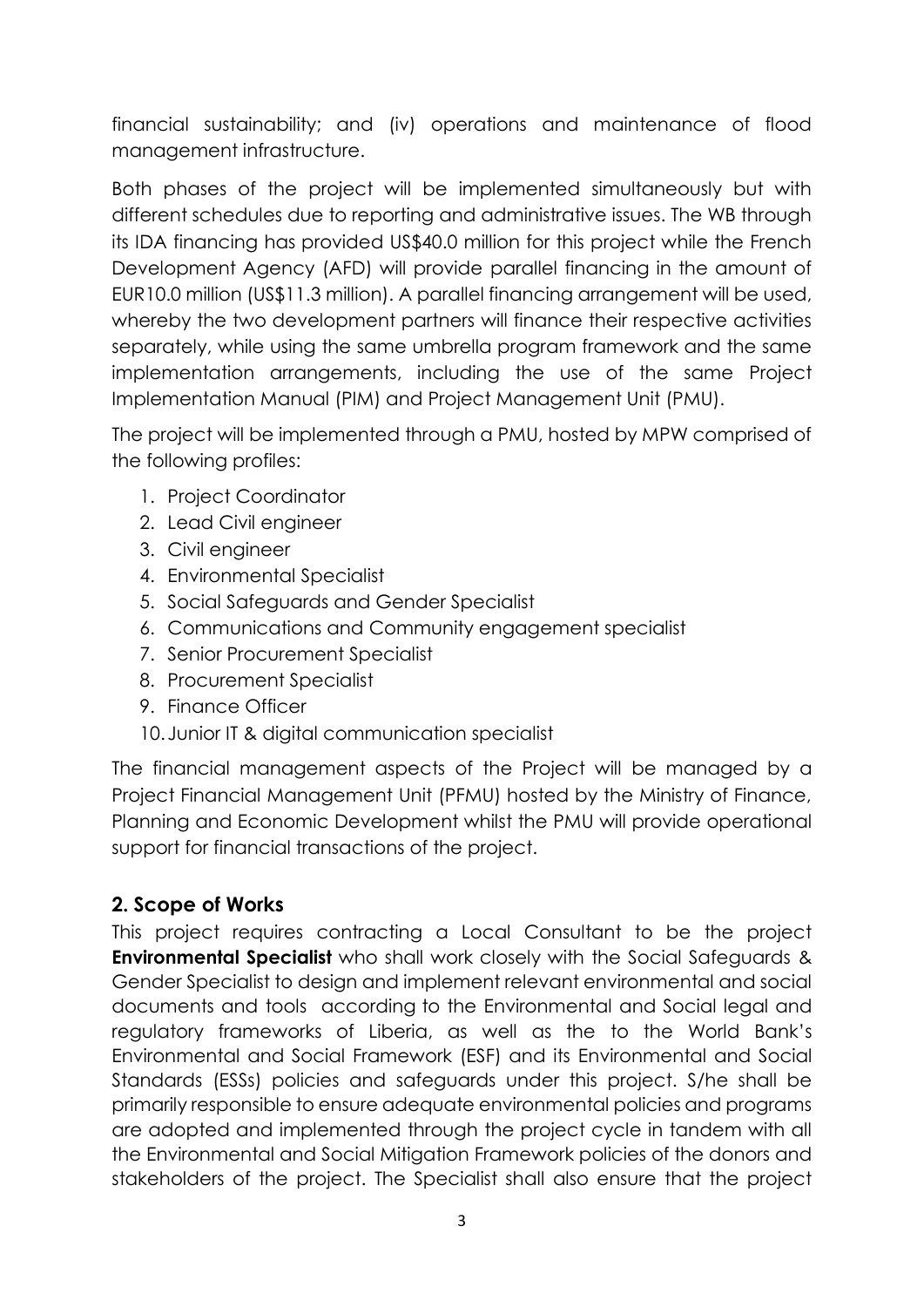complies and fully implements all the environmental obligations and guidelines developed for this project and support the engineers of the PMU engaged in all elements of the project to address, during the designs and execution stages, issues of environmental concerns including promotion of an eco-system-based design approach that supports conservation of natural systems, climate resilient and sustainable infrastructure.

### **3. Environmental Specialist Responsibilities:**

- Analyze, and review partner's (AFD and World Bank) applicable operational policies, Environmental and Social Framework (ESF) and safeguard guidelines that have been or are being prepared for this project in order to assess project activities for potential adverse environmental impacts as well as planning and implementing impact mitigation measures;
- Ensure regular review, monitoring and updating of the ESCP by all stakeholders of the project as well as conduct training and sensitization of communities and stakeholders on the importance and application of the plan.
- Identify new legal and other environmental requirements related to program
- Determined and implement suitable and regular inspections program in accordance with ESMP requirements
- Visit project sites to monitor implementation of the safeguards instruments
- Review and validation of the E&S monitoring report template which will be used throughout the project lifetime for AFD and WB,
- Develop an internal monitoring report template to supervise Contractors and consultants during work construction and complete the E&S monitoring report
- Alert the Project Coordinator of any severe accident related to the Project which has, or is likely to have, a significant adverse effect on the environment and/or the affected communities, the public or Project workers,
- Ensure that environmental requirements are included in the procurement documents and integrate disaster, climate resilient and eco-system-based approaches in the design;
- Work with, advise, and supervise project consultants to undertake Environment and Social Impact Assessments (ESIA) studies, implement the Environmental and Social Management Framework (ESMF) and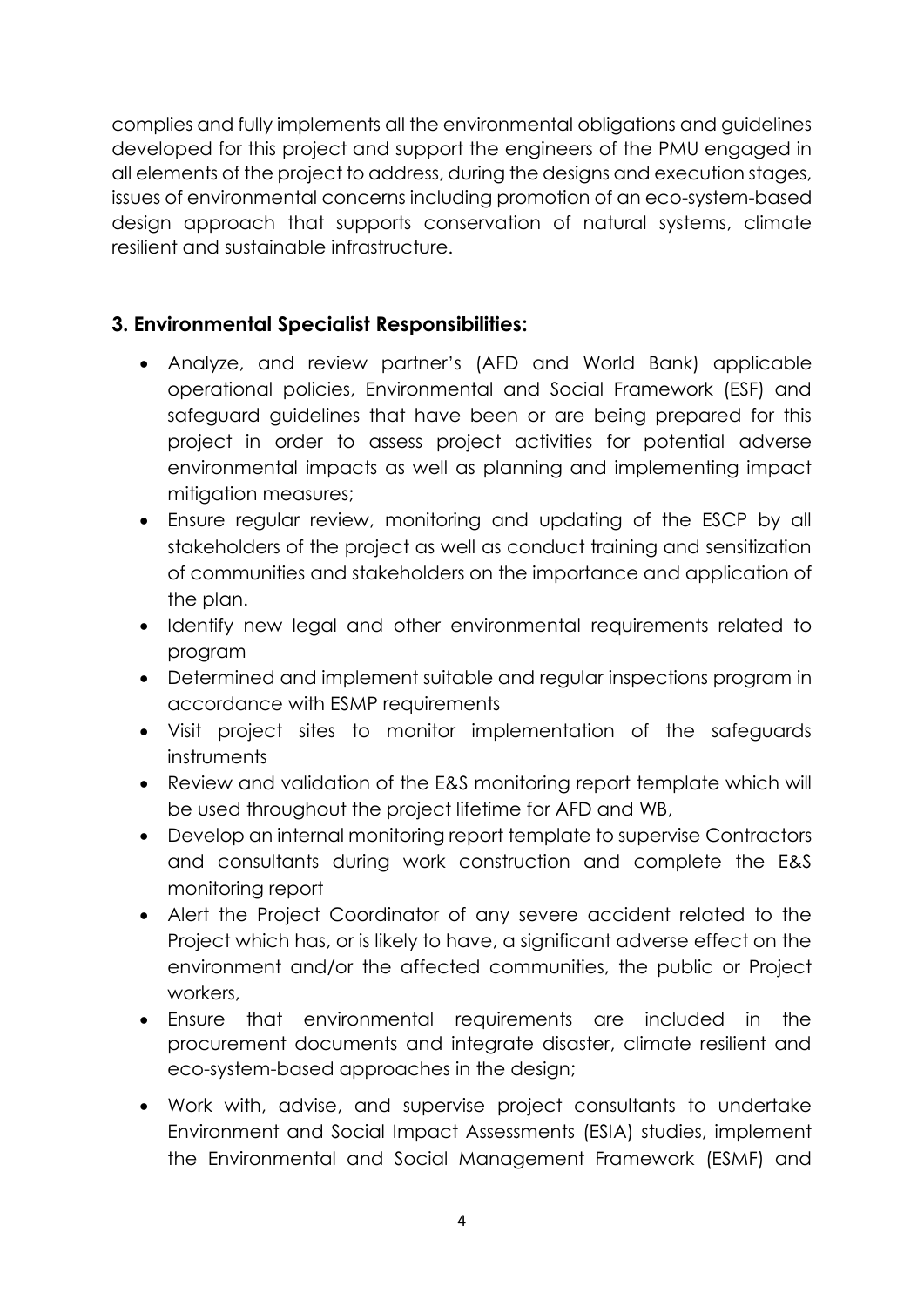design Social and Environmental Management Plans (ESMPs) as required to manage and reduce project-related environmental risks;

- Ensure the ESMF implementation: categorization of each sub-project, obtaining, review and validation of appropriate detailed E&S studies (ESIA, ESMP, etc.);
- Serve as the liaison between the PMU/MPW and the EPA of Liberia and obtain all the necessary E&S permits and authorizations for project implementation;
- Develop and implement systems and processes for environmental standards as indicated in the ESMF and ensure their adequacy and compliance at all levels;
- Provide technical guidance to the PMU to monitor the implementation of ESMPs and ESIAs as required in the ESMF according to the E&S risk level of each subproject, making sure that implementation is satisfactory and consistent with the relevant environmental laws of Liberia, the World Bank ESSs, and the French Development Agency safeguards policies;
- Support the PMU in the review of documentation pertaining to environmental compliance (including bidding documents, reviews onsite, reports from contractors etc.) and ensure E&S requirements are adequately detailed in bid documents.
- Work with the PMU and implementing partners on hydrological study and design to ensure design standards will sufficiently consider flood intensities of a given return period;
- Identify training needs based on issues presented by communities and local officials where the project is being implemented as well as recommend additional training requirements for project institutional stakeholders;
- During the design and construction phases of the work, review and or monitor effective social training programs planned or provided by the Engineer and Construction contractors;
- Monitor/audit the effective environmental training delivered by the Engineer, Construction contractors and the Operator;
- Initiate and undertake environmental due diligence prior to commencement of works and liaise with the Communications Specialist and Social Safeguards & Gender Specialist to address pertinent community-related issues;
- Work closely with Communications Specialist and Social Safeguards & Gender Specialist, Project Engineers, Project Coordinator as well as PFMU and implementing partners to ensure all relevant environmental standards and are reflected in bidding documents (including ESMP), and respected by contractors;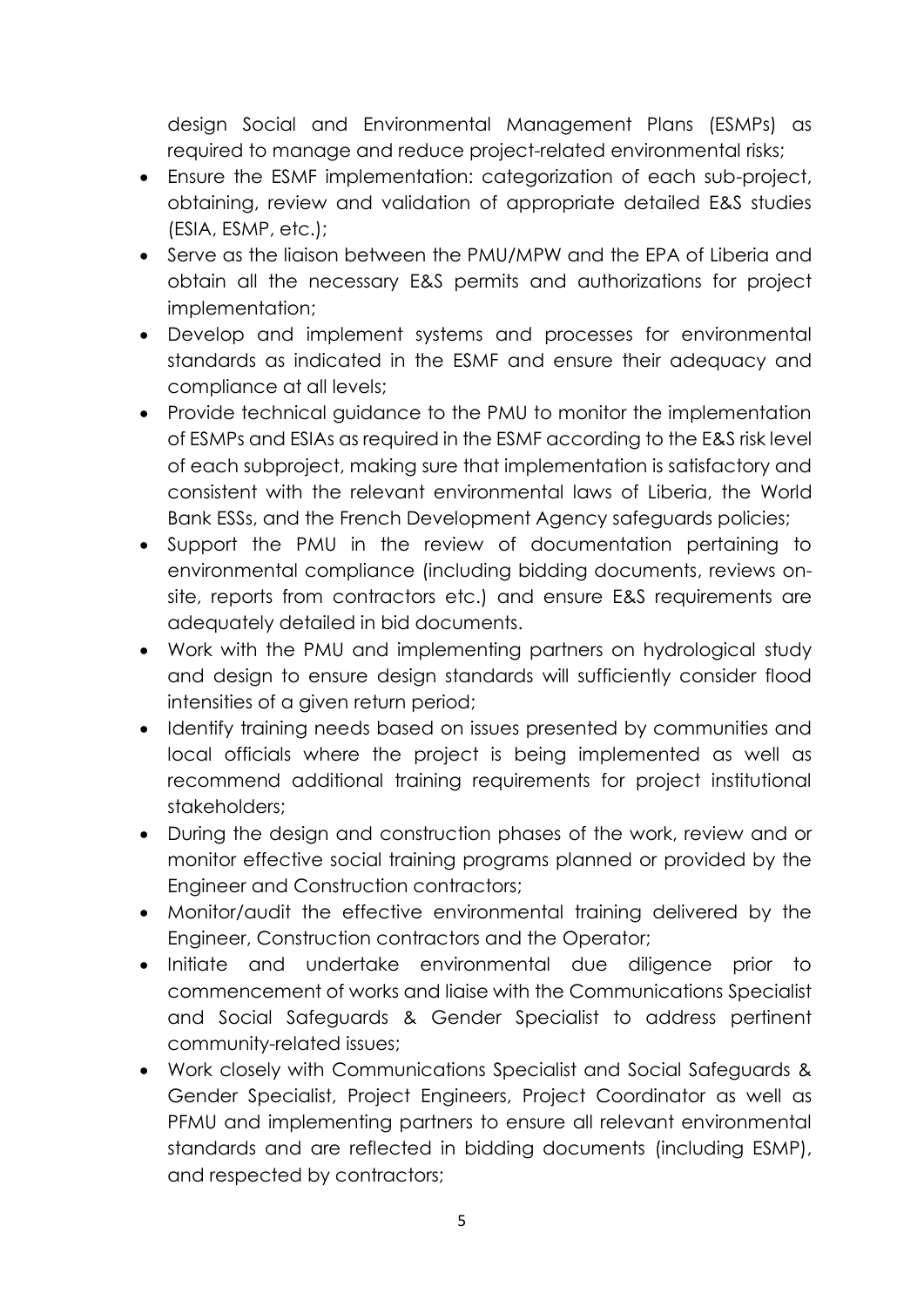- Carry out environmental implementation support to ensure that project operations are done in accordance with sound environmental management practices and legal agreement, including consultation and reporting requirements.
- Supervise and monitor the implementation of ESF instruments by contractors.
- Monitor and ensure compliance with ESS requirements and environmental safeguard policies throughout the project life;
- Ensure adequate environmental ESS and safeguards records and documentation are kept, with adequate documentation of stakeholder consultations on issues;
- $\bullet$  ;
- Prepare the monthly, quarterly, periodic and annual progress/ monitoring reports on operational activities related to environmental issues of the project;
- Ensure that contractors and consultants engaged by the PMU/MPW are fully acquainted with international environmental management practices and relevant AFD/World Bank and the Environmental Protection Agency (EPA) of Liberia's guidelines
- Ensure that all the required approvals and environmental permits are obtained and the contractors are aware of the conditions of issued permits before the commencement of any project(s)
- Ensure that contractors have a mechanism in place for management of health & safety (H & S), environmental & social (E & S), aspects of the project
- Prepare terms of reference for the environmental consulting firm/specialist for the MIDP;
- Prepare outlines of environmental issues or risks to be addressed in the contract, the term sheets or the financing documents, as appropriate;
- Work closely with the Social and Community Engagement Specialist to ensure compliance with the World Bank and other national and international standards;
- Participate in stakeholder consultation processes with respect to environmental issues where possible;
- Prepare semiannual report of his/her activities;
- The environmental specialist shall report directly to the Project Coordinator and carry out reporting obligations as is set out in this TOR.
- Undertake any tasks assigned by the Project Coordinator for the achievement of the overall project objectives;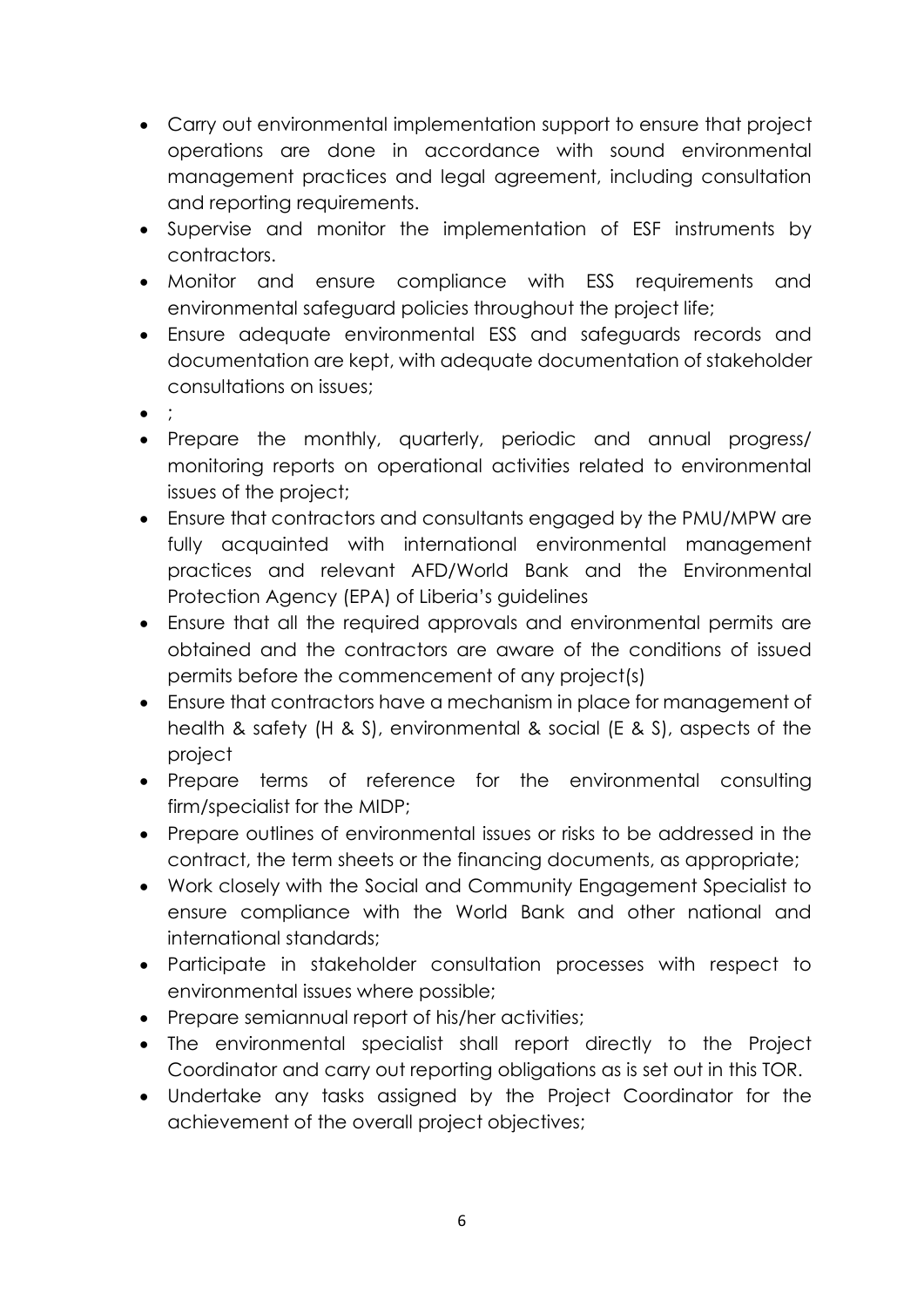#### **4. Minimum Qualifications:**

The person suitable for this position should have the following qualifications:

- The environmental specialist must have at least Master's Degree in Environmental Science, Environmental Engineering, Natural Resource Management or any other related field of environmental studies.
- Minimum 7 years of work experience in the field of environmental activities with at least 3 years of direct relevant experience in similar role on a project.
- Knowledge and experience of the Environmental Protection Agency of Liberia, AFD and the World Bank procedures, policies and frameworks for environmental safeguards and activities of a project;
- Experience and knowledge of geo-hydrology to support the project engineer where required; familiarity with Liberian environmental conditions is an added advantage;
- The candidate must be computer literate, with high proficiency in Computer software operations (Microsoft Word, Excel, Power-Point and data-base management etc.);
- Strong communications and presentation skills with an advanced proficiency to speak and write in English is required;
- Strong aptitude and proven record of working with teams that include support staff, professional staff, and development partners;
- Strong interpersonal and diplomatic skills with capacity to interact effectively with a range of stakeholders;
- Ability to work independently with minimal supervision;
- Highly motivated self-starter with the ability to coordinate multiple projects/ tasks simultaneously in a high-pressure environment;

# **5. Reporting**

- a. Monthly progress reports: The Consultant shall prepare concise Monthly Progress Reports covering progress towards achieving the objectives in this ToR as well as identified areas of weaknesses and strategies for improvement of procurement activities. The reports shall provide a brief but comprehensive end-of-month progress assessment. Tabulated representations of the work program, details of impediment to the performance and proposals for overcoming them. These reports shall be submitted within or not later than the 7th day of the first week of the succeeding month. The report will be assessed and appraised by the Project Coordinator.
- b. Quarterly Progress Reports: These reports shall make use of the information previously reported monthly, but suitably modified to include, summarize, and draw conclusions on all pertinent issues concerning the assignment. In addition, the Quarterly Progress Reports shall include a detailed update of